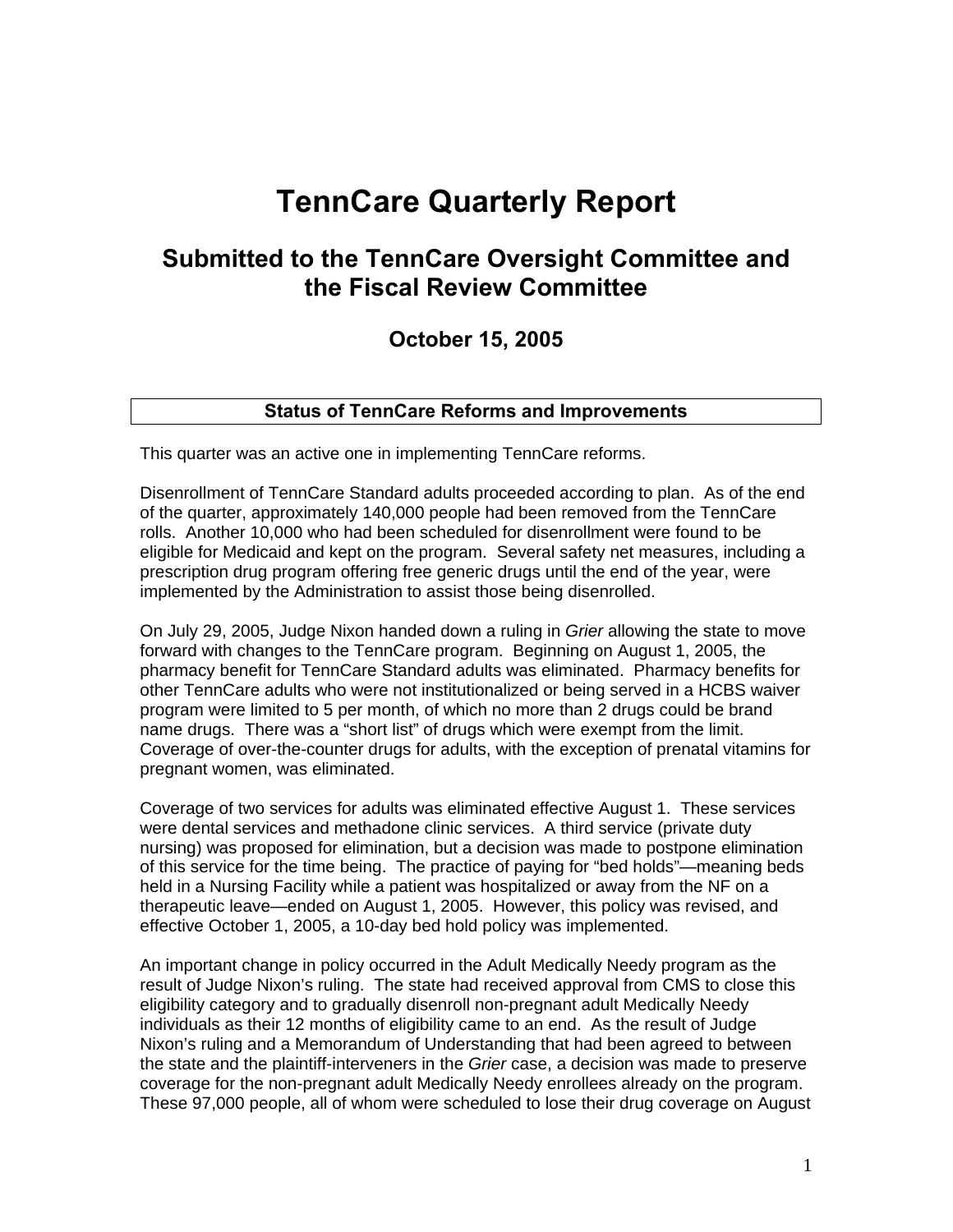1, are continuing on the program for the time being and remain eligible for pharmacy benefits. Plans are underway for a program revision that will allow most of these persons to remain on TennCare and will also allow the state to re-open the category for new enrollment at some point in the future.

*Source of information for this section: Tracy Purcell, Director of Eligibility Services, Bureau of TennCare; Susie Baird, Director of Policy, Bureau of TennCare.* 

## **Essential Access Hospital Payments**

 The TennCare Bureau continued to make essential access hospital payments during this period. Essential access hospital payments are payments from a pool of \$100 million (\$35,292,500 in state dollars) appropriated by the General Assembly.

The methodology for distributing these funds specifically considers each hospital's relative contribution to providing services to TennCare members, while also acknowledging differences in payer mix and hospitals' relative ability to make up TennCare losses. Data from the Hospital Joint Annual Report is used to determine hospitals' eligibility for these payments. Eligibility is determined each quarter based on each hospital's participation in TennCare. In order to receive a payment for the quarter, a hospital must be a contracted provider with TennCare Select and at least one other managed care organization, and it must have contracted with TennCare Select for the entire quarter that the payment represents. Excluded from the essential access hospital payments are critical access hospitals, which receive cost-based reimbursement from the TennCare program and therefore do not have unreimbursed TennCare costs, and the five state mental health institutes.

Essential access hospital payments for State Fiscal Year 05 are shown in the following table.

| <b>Name of Hospital</b>                | <b>County Name</b>       | <b>Total Payments</b><br>for FY 2005<br>(Rounded to<br>nearest whole \$) |
|----------------------------------------|--------------------------|--------------------------------------------------------------------------|
| <b>SAFETY NET HOSPITALS</b>            |                          |                                                                          |
| <b>Erlanger Medical Center</b>         | <b>Hamilton County</b>   | \$6,031,440                                                              |
| Johnson City Medical Center            | <b>Washington County</b> | \$2,853,902                                                              |
| Metro Nashville General Hospital       | Davidson County          | \$5,072,949                                                              |
| Regional Medical Center at Memphis     | <b>Shelby County</b>     | \$18,896,518                                                             |
| University of Tennessee Medical Center | <b>Knox County</b>       | \$6,533,296                                                              |
| Vanderbilt University Hospital         | Davidson County          | \$10,611,895                                                             |
| <b>CHILDREN'S HOSPITALS</b>            |                          |                                                                          |

## **FY 2005 Essential Access Hospital Payments (July 2004 – June 2005)**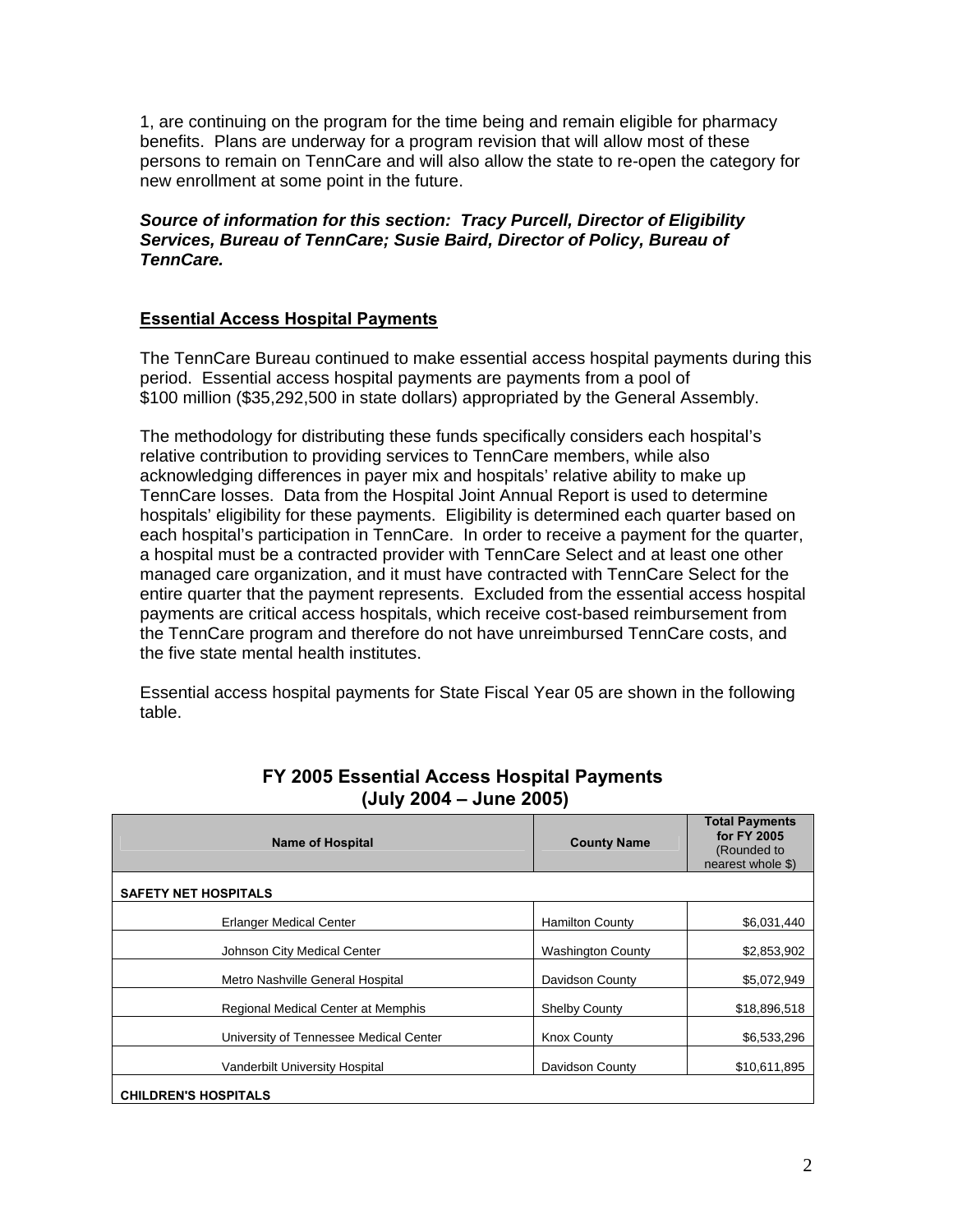| East Tennessee Children's Hospital       | Knox County              | \$1,592,158 |
|------------------------------------------|--------------------------|-------------|
| Meth. Hithcare-LeBonheur Child. Med. Ctr | <b>Shelby County</b>     | \$2,749,037 |
| St. Jude Children's Research Hosp.       | Shelby County            | \$658,805   |
| <b>PSYCHIATRIC HOSPITALS</b>             |                          |             |
| Community Behavioral Health, LLC         | Shelby County            | \$247,394   |
| FHC Cumberland Hall of Chattanooga       | Hamilton County          | \$38,273    |
| Indian Path Pavilion                     | <b>Sullivan County</b>   | \$99,999    |
| Lakeside Behavioral Health System        | <b>Shelby County</b>     | \$181,105   |
| Pathways of Tennessee, Inc.              | <b>Madison County</b>    | \$110,279   |
| Peninsula Hospital                       | <b>Blount County</b>     | \$368,236   |
| Ridgeview Psych. Hosp. & Ctr., Inc.      | Anderson County          | \$166,774   |
| Valley Hospital                          | <b>Hamilton County</b>   | \$514,098   |
| Woodridge Psychiatric Hospital           | <b>Washington County</b> | \$273,842   |
| OTHER ACUTE CARE HOSPITALS               |                          |             |
| Athens Regional Medical Center           | <b>McMinn County</b>     | \$234,198   |
| <b>Baptist Dekalb Hospital</b>           | DeKalb County            | \$101,446   |
| <b>Baptist Hospital Of Cocke County</b>  | Cocke County             | \$370,163   |
| Baptist Memorial Hospital Huntingdon     | <b>Carroll County</b>    | \$149,276   |
| Baptist Memorial Hospital Lauderdale     | Lauderdale County        | \$199,467   |
| <b>Baptist Memorial Hospital Tipton</b>  | <b>Tipton County</b>     | \$305,866   |
| Baptist Memorial Hospital Union City     | <b>Obion County</b>      | \$389,305   |
| <b>Bedford County Medical Center</b>     | <b>Bedford County</b>    | \$332,951   |
| <b>Blount Memorial Hospital</b>          | <b>Blount County</b>     | \$455,644   |
| <b>Bolivar General Hospital</b>          | Hardeman County          | \$105,423   |
| <b>Bradley Memorial Hospital</b>         | <b>Bradley County</b>    | \$407,828   |
| Camden General Hospital                  | <b>Benton County</b>     | \$129,536   |
| <b>Centennial Medical Center</b>         | Davidson County          | \$1,634,744 |
| Claiborne County Hospital                | Claiborne County         | \$529,935   |
| <b>Cleveland Community Hospital</b>      | <b>Bradley County</b>    | \$383,105   |
| Coffee Medical Center                    | Coffee County            | \$349,129   |
| Cookeville Regional Medical Center       | Putnam County            | \$575,661   |
| <b>Crockett Hospital</b>                 | Lawrence County          | \$211,882   |
| <b>Cumberland Medical Center</b>         | <b>Cumberland County</b> | \$541,742   |
| <b>Cumberland River Hospital</b>         | Clay County              | \$64,380    |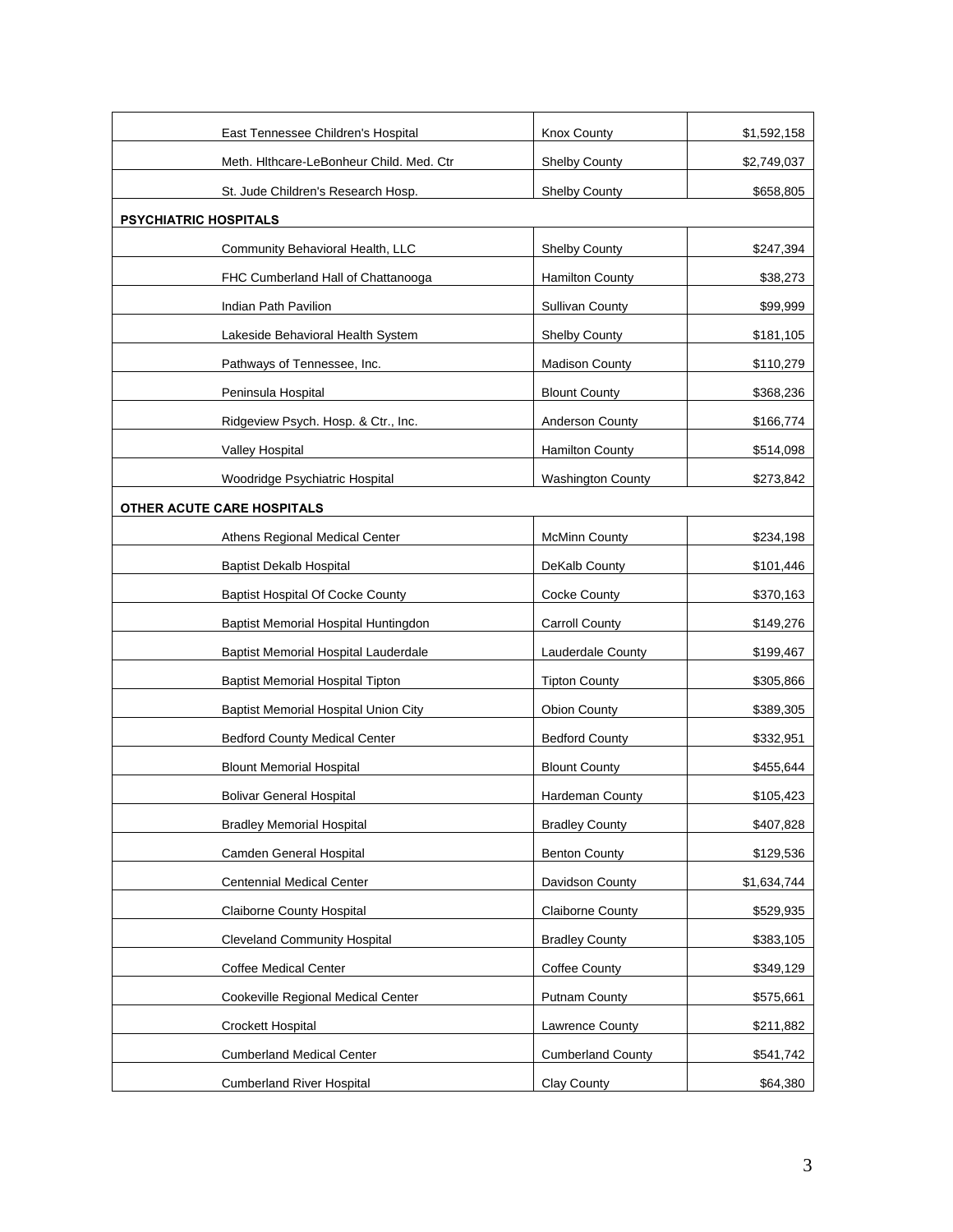| Decatur County General Hospital         | Decatur County           | \$135,928   |
|-----------------------------------------|--------------------------|-------------|
| Delta Medical Center                    | Shelby County            | \$538,481   |
| East Ridge Hospital                     | <b>Hamilton County</b>   | \$614,666   |
| Emerald Hodgson Hospital                | <b>Franklin County</b>   | \$86,142    |
| <b>Fentress County General Hospital</b> | <b>Fentress County</b>   | \$522,415   |
| Fort Sanders Loudon Medical Center      | Loudon County            | \$167,027   |
| Fort Sanders Parkwest Medical Center    | Knox County              | \$465,868   |
| Fort Sanders Regional Medical Center    | Knox County              | \$1,346,139 |
| Fort Sanders Sevier Medical Center      | Sevier County            | \$599,223   |
| <b>Gateway Medical Center</b>           | <b>Montgomery County</b> | \$601,834   |
| Gibson General Hospital                 | Gibson County            | \$105,680   |
| <b>Grandview Medical Center</b>         | <b>Marion County</b>     | \$197,036   |
| Hardin County General Hospital          | <b>Hardin County</b>     | \$442,827   |
| Harton Regional Medical Center          | <b>Coffee County</b>     | \$395,990   |
| <b>Hendersonville Medical Center</b>    | <b>Sumner County</b>     | \$243,732   |
| Henry County Medical Center             | Henry County             | \$387,256   |
| Hillside Hospital                       | <b>Giles County</b>      | \$163,485   |
| Horizon Medical Center                  | Dickson County           | \$235,318   |
| Humboldt General Hospital               | Gibson County            | \$233,356   |
| Indian Path Medical Center              | <b>Sullivan County</b>   | \$602,790   |
| Jackson Madison County General Hospital | <b>Madison County</b>    | \$1,971,690 |
| Jefferson Memorial Hospital             | Jefferson County         | \$265,703   |
| Jellico Community Hospital              | Campbell County          | \$493,264   |
| Johnson City Specialty Hospital         | <b>Washington County</b> | \$54,008    |
| Lakeway Regional Hospital               | Hamblen County           | \$535,412   |
| Laughlin Memorial Hospital              | <b>Greene County</b>     | \$536,704   |
| <b>Lincoln Medical Center</b>           | Lincoln County           | \$162,968   |
| Livingston Regional Hospital            | Overton County           | \$217,752   |
| <b>Marshall Medical Center</b>          | <b>Marshall County</b>   | \$74,198    |
| Maury Regional Hospital                 | Maury County             | \$994,874   |
| Medical Center Of Manchester            | <b>Coffee County</b>     | \$81,668    |
| Methodist Healthcare Brownsville        | Haywood County           | \$130,967   |
| Methodist Healthcare Dyersburg          | <b>Dyer County</b>       | \$376,496   |
| Methodist Healthcare Fayette            | <b>Fayette County</b>    | \$214,638   |
| Methodist Healthcare Jackson            | <b>Madison County</b>    | \$376,629   |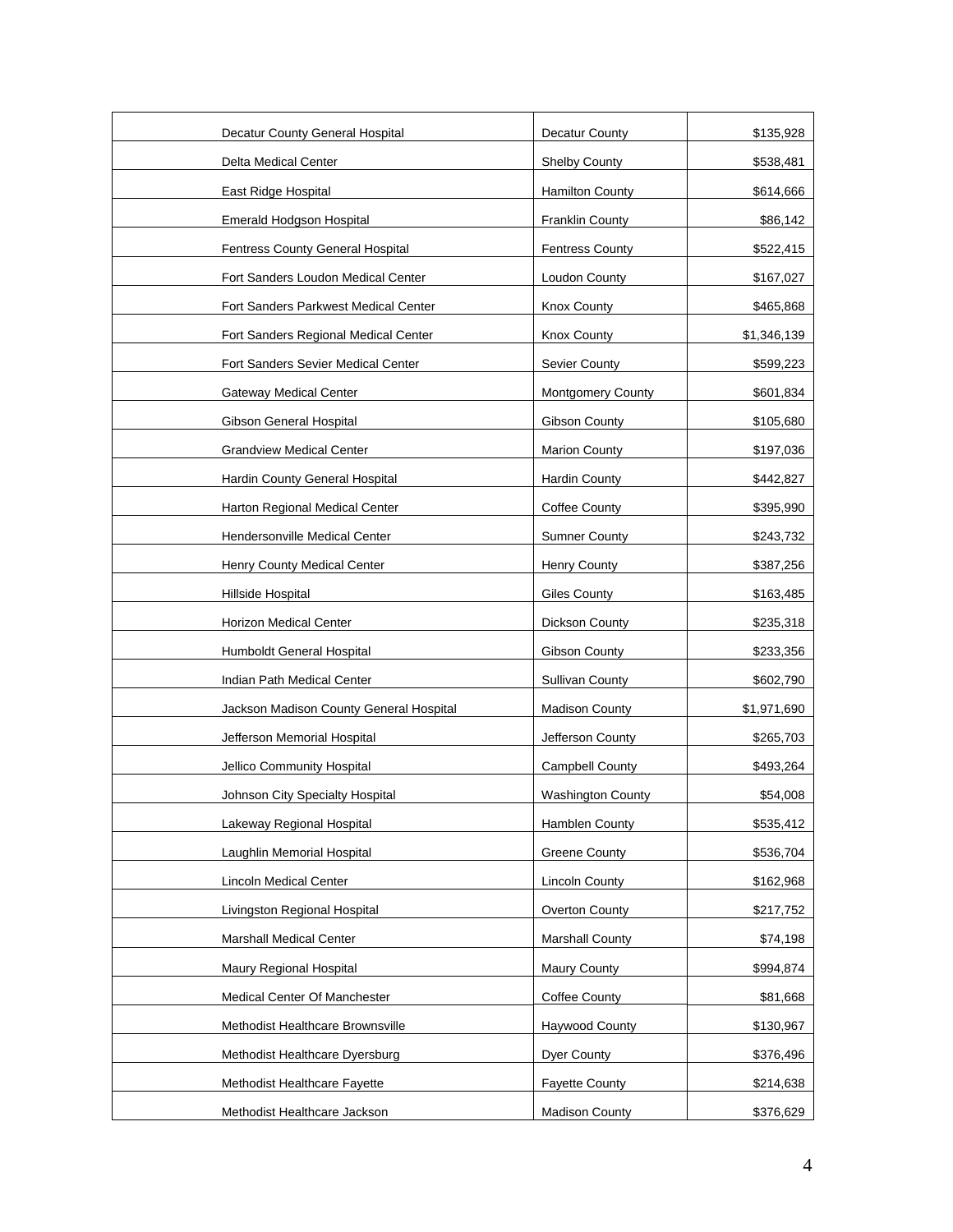| Methodist Healthcare Lexington                | <b>Henderson County</b>  | \$123,564   |
|-----------------------------------------------|--------------------------|-------------|
| Methodist Healthcare McKenzie                 | <b>Carroll County</b>    | \$206,507   |
| Methodist Healthcare McNairy                  | <b>McNairy County</b>    | \$184,729   |
| Methodist Healthcare North                    | <b>Shelby County</b>     | \$462,994   |
| Methodist Healthcare South                    | Shelby County            | \$564,117   |
| Methodist Healthcare Volunteer                | <b>Weakley County</b>    | \$158,149   |
| Methodist Medical Center Of Oak Ridge         | Anderson County          | \$752,668   |
| Methodist University Healthcare               | Shelby County            | \$2,318,895 |
| Middle Tennessee Medical Center               | <b>Rutherford County</b> | \$411,203   |
| Morristown Hamblen Hospital Assoc             | Hamblen County           | \$564,270   |
| North Side Hospital                           | <b>Washington County</b> | \$174,879   |
| <b>Northcrest Medical Center</b>              | <b>Robertson County</b>  | \$1,501,020 |
| Rhea Medical Center                           | <b>Rhea County</b>       | \$115,064   |
| <b>River Park Hospital</b>                    | <b>Warren County</b>     | \$261,336   |
| Roane Medical Center                          | Roane County             | \$268,806   |
| Saint Francis Hospital                        | <b>Shelby County</b>     | \$1,935,838 |
| Saint Mary's Health System                    | <b>Knox County</b>       | \$612,484   |
| <b>Scott County Hospital</b>                  | <b>Scott County</b>      | \$480,042   |
| Skyline Medical Center                        | Davidson County          | \$485,378   |
| Smith County Memorial Hospital                | Smith County             | \$102,602   |
| Southern Hills Medical Center                 | Davidson County          | \$608,326   |
| Southern Tennessee Medical Center             | <b>Franklin County</b>   | \$259,988   |
| St. Mary's Medical Center Of Campbell County  | <b>Campbell County</b>   | \$426,616   |
| <b>Stones River Hospital</b>                  | Cannon County            | \$186,187   |
| <b>Summit Medical Center</b>                  | Davidson County          | \$521,903   |
| Sumner Regional Medical Center                | <b>Sumner County</b>     | \$374,925   |
| <b>Sweetwater Hospital Assoc</b>              | Monroe County            | \$620,049   |
| Sycamore Shoals Hospital                      | <b>Carter County</b>     | \$378,997   |
| Takoma Adventist Hospital                     | <b>Greene County</b>     | \$277,137   |
| Tennessee Christian Medical Center            | Davidson County          | \$1,408,161 |
| Tennessee Christian Medical Center Portland   | <b>Sumner County</b>     | \$91,679    |
| <b>Trinity Hospital</b>                       | <b>Houston County</b>    | \$67,763    |
| Unicoi County Memorial Hospital               | Unicoi County            | \$98,335    |
| <b>University Medical Center</b>              | <b>Wilson County</b>     | \$879,915   |
| Vanderbilt Stallworth Rehabilitation Hospital | Davidson County          | \$186,058   |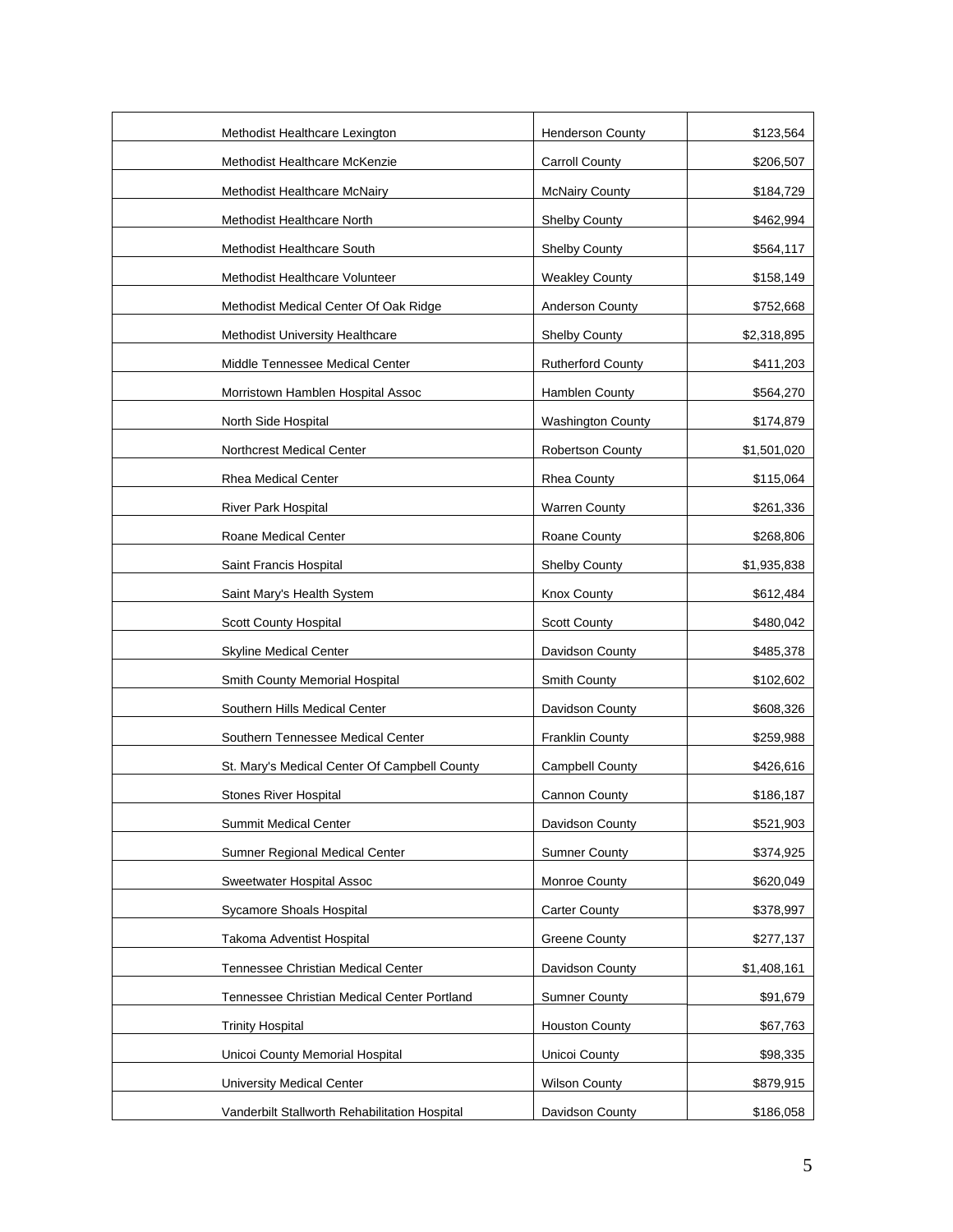| <b>Wayne Medical Center</b>               | <b>Wayne County</b>    | \$160,581     |
|-------------------------------------------|------------------------|---------------|
| Wellmont Bristol Regional Medical Center  | <b>Sullivan County</b> | \$1,160,706   |
| Wellmont Hawkins County Memorial Hospital | <b>Hawkins County</b>  | \$99,823      |
| Wellmont Holston Valley Medical Center    | <b>Sullivan County</b> | \$1,156,688   |
| <b>White County Community Hospital</b>    | <b>White County</b>    | \$155,519     |
| <b>Woods Memorial Hospital</b>            | <b>McMinn County</b>   | \$152,260     |
|                                           | TOTAL                  | \$100,000,000 |

#### *Source of information for this section: Darin Gordon, Chief Financial Officer, Bureau of TennCare.*

## **Renewal Status**

The renewal process has been "on hold" for this quarter in order to focus on the disenrollment process.

#### *Sources of information for this section: Ken Barker, Director of Information Services, Bureau of TennCare.*

## **Status of Filling Top Leadership Positions in the Bureau**

During the quarter Thom Holter was appointed to the position of Director of Contract Compliance and Analysis—Managed Care. In this position, he is responsible for management and oversight of the MCOs and BHOs. He is an attorney with 17 years experience in managed care (commercial, Medicare, and Medicaid), as well as fraud and abuse and health care transactions. He has three postgraduate degrees, including a JD and a PhD.

Karen Carothers began work at the Bureau during the quarter as the Director of the Division of Developmental Disabilities Services. She moved to Nashville from Memphis five months ago to work as the Executive Director of a local MR/DD service provider. While in Memphis she worked for Methodist Healthcare as the Title IV Director for the West Tennessee Region. (This program is a federally funded intervention program for individuals infected with HIV/AIDS.) She has experience in several MR/DD areas, including early intervention, residential habilitation, ICF/MR, and supported employment.

Kerry Pogue recently joined the Solutions Unit as Manager of DCS Appeals and the Triage Unit. She has a MBA from the University of Phoenix in Nashville, with an emphasis in Human Resources Management. She has spent the past four years working at law firms in the Nashville area as a paralegal and office manager.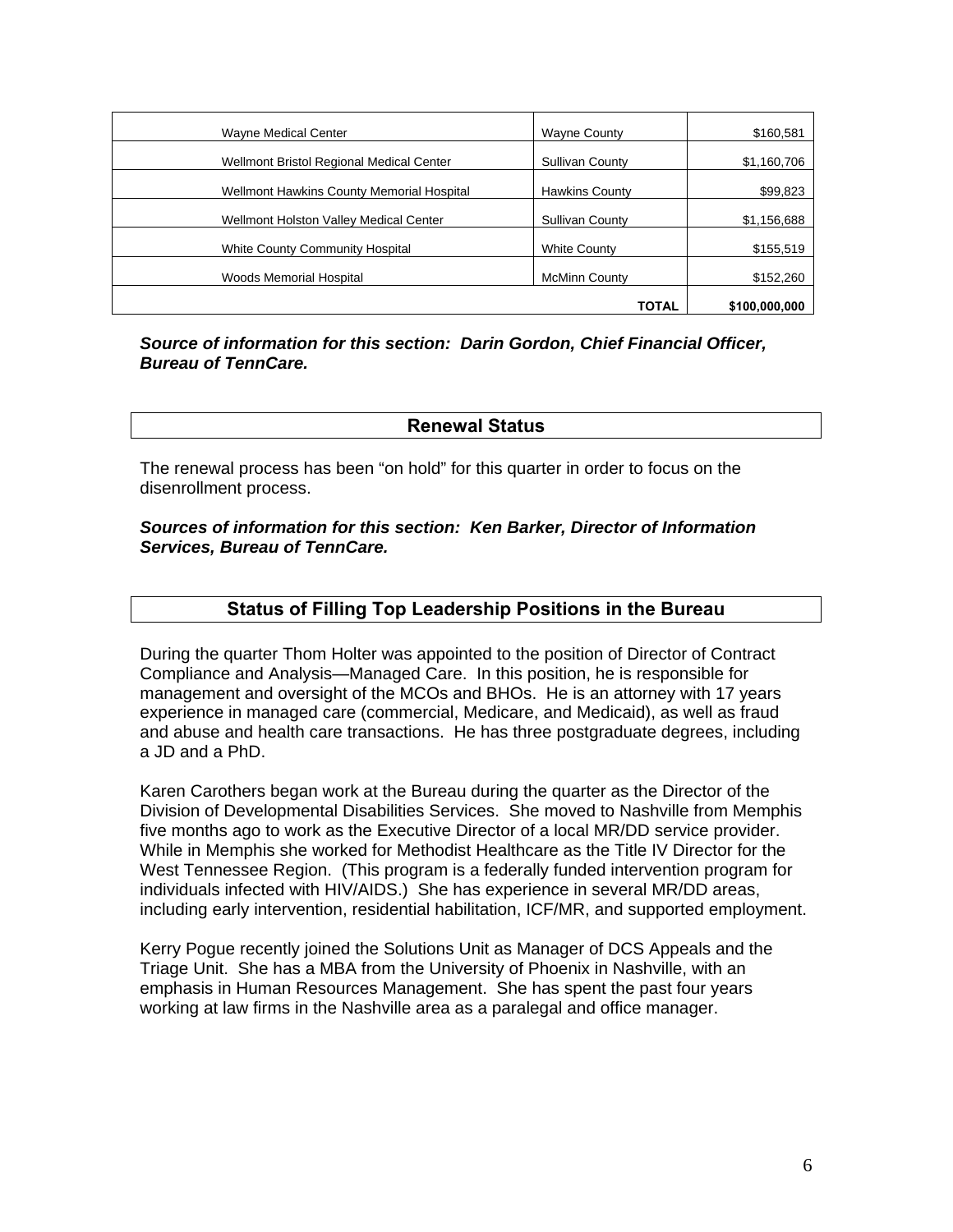## **Number of Recipients on TennCare and Costs to the State**

As of the end of the quarter, there were 1,261,751 enrollees on TennCare: 1,185,109 Medicaid eligibles and 76,642 Uninsureds and Uninsurables (Medically Eligibles).

During the third quarter of 2005 (July through September), TennCare spent \$1,457,276,900 for managed care services. These expenditures included: payments to the managed care organizations (MCOs), payments to the behavioral health organizations (BHOs), payments to the dental benefits manager (DBM), and payments to the pharmacy benefits manager (PBM).

## *Source of information for this section: Scott Pierce, Budget Director, Bureau of TennCare.*

## **Viability of MCOs in the TennCare Program**

#### **Claims Payment Analysis**

The prompt pay requirements of T.C.A. § 56-32-226(b) mandate that each health maintenance organization and behavioral health organization ensure that 90% of clean claims for payment for services delivered to a TennCare enrollee are paid within 30 calendar days of the receipt of such claims and 99.5% of all provider claims are processed within 60 calendar days of receipt. TennCare's contract with its Dental Benefit Manager requires that the DBM also process claims in accordance with this statutory standard.

TennCare's contract with its Pharmacy Benefits Manager requires that the PBM must pay 95% of all clean claims within 20 calendar days of receipt and the remaining 5% of clean claims within the following 10 calendar days.

TDCI requested data files of all TennCare processed claims from TennCare MCOs, BHOs, the DBM and the PBM for the months of May, June and July. TDCI also requested data files of pended TennCare claims and a paid claims triangle from May 1, 2004 through July 31, 2005. The results of the prompt pay tests were as follows:

#### May 2005

The MCOs, BHOs, DBM and PBM were all in compliance.

#### June 2005

UAHC was not in compliance. All other companies were in compliance.

#### July 2005

The MCOs, BHOs, DBM and PBM were all in compliance.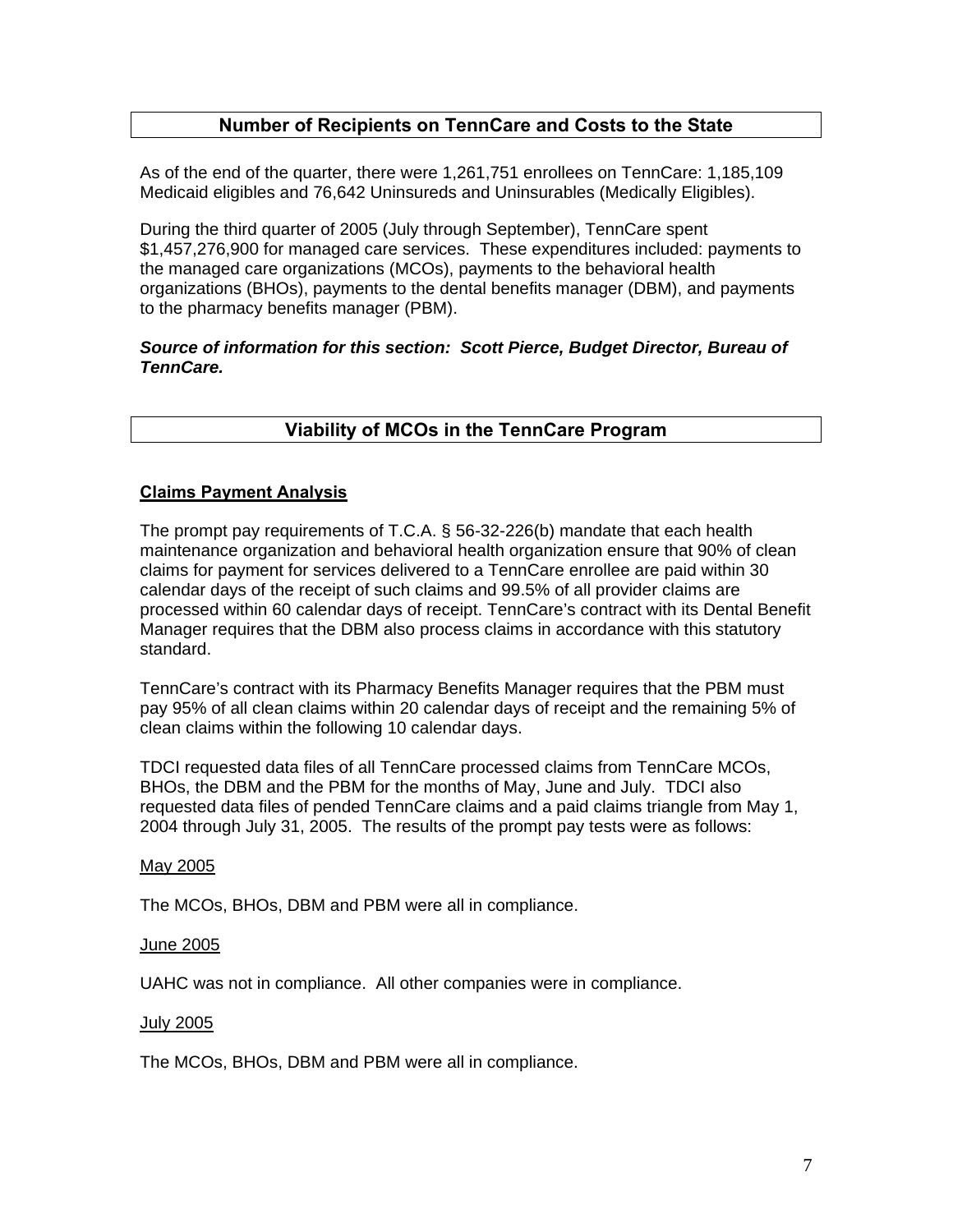## **Net Worth Requirement**

As of June 30, 2005, TennCare MCOs/BHOs reported net worth as indicated in the table below. TDCI has not adjusted the net worth reported on the NAIC annual statements. TDCI' s calculations for the net worth requirement reflect payments made for the calendar year ending December 31, 2004, including payments made under the "stabilization plan."

|                                               | Net Worth   | Reported   | Excess/      |
|-----------------------------------------------|-------------|------------|--------------|
|                                               | Requirement | Net Worth  | (Deficiency) |
|                                               |             |            |              |
| Unison Health Plan (formerly Better 2,956,800 |             | 4,723,881  | 1,767,081    |
| Health Plan) (A)                              |             |            |              |
| John Deere Health Plan                        | 17,310,028  | 99,933,058 | 82,623,030   |
| Memphis Managed Care                          | 9,464,285   | 25,946,921 | 16,482,636   |
| Health<br>UAHC<br>Plan<br>(formerly           |             |            |              |
| OmniCare Health Plan)                         | 7,314,949   | 13,105,556 | 5,790,607    |
| <b>Preferred Health Partnership</b>           | 7,338,566   | 28,653,568 | 21,315,002   |
| Health<br>(formerly<br>Windsor<br>Plan        |             |            |              |
| Victory Health Plan)                          | 2,691,461   | 5,051,919  | 2,360,458    |
| Volunteer (BlueCare & Select)                 | 26,903,259  | 30,481,609 | 3,578,350    |
| <b>Premier Behavioral Systems</b>             | 7,544,284   | 10,773,656 | 3,229,372    |
| Tennessee Behavioral Health                   | 6,428,171   | 9,497,233  | 3,069,062    |

Note:

A. Unison's net worth requirement is the "enhanced" net worth requirement determined during the RFR process. The net worth requirement has been increased above the statutory minimum based on projected premium revenue. Unison's calculated statutory net worth requirement is \$2,682,218. Because Unison's statutory net worth requirement is less than the enhanced net worth requirement, TDCI will enforce the requirement at the higher level.

## **FINANCIAL ISSUES**:

## **Xantus Healthplan of Tennessee, Inc. (Xantus)**

Effective July 31, 2003, the TennCare Bureau terminated its contract with Xantus. On June 2, 2003, TDCI filed a petition to liquidate Xantus with the Davidson County Chancery Court. The court heard this petition on January 8, 2004. Chancellor Carol L. McCoy granted the order converting the rehabilitation to liquidation on January 21, 2004, and Chris Burton was appointed as the Special Deputy for the liquidation. Amendment 4 to the Contractor Risk Agreement provided for the TennCare Bureau to continue funding claims with dates of service of April 1, 1999 through July 31, 2003 (the "run-out claims") and the reasonable and necessary administrative costs for processing these claims after July 31, 2003. During the period August 1, 2003 through September 30, 2005, Xantus paid \$34,072,247 for run-out claims.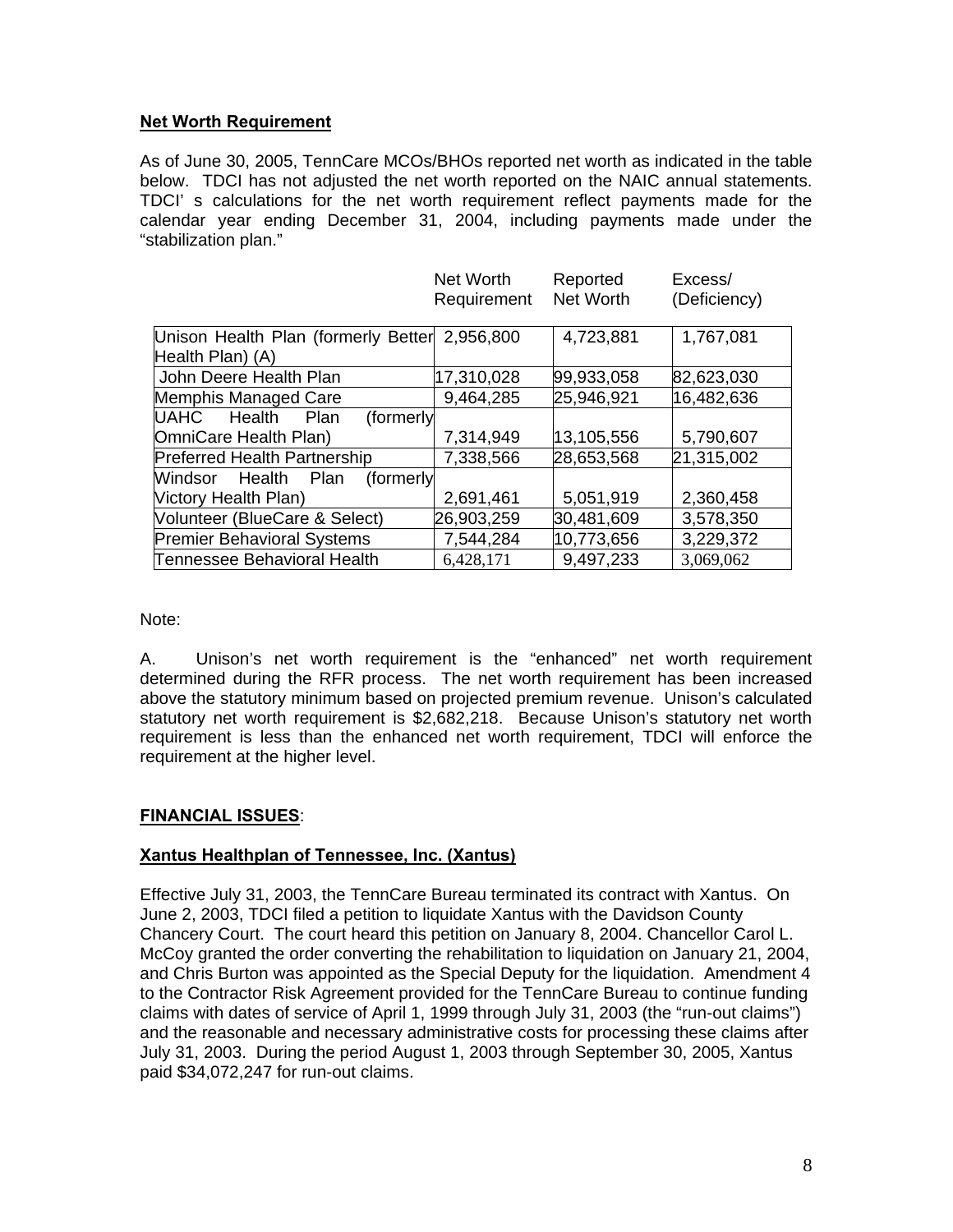Effective August 31, 2005, Mr. Burton resigned as the Special Deputy Receiver for the liquidation. He continues to provide services to the liquidation on a limited, as-needed basis as an independent contractor. The liquidation is now being conducted by TDCI staff with the assistance of independent contractors as needed.

Securing the remaining assets of Xantus and developing procedures for the distribution of assets is still in process.

## **Tennessee Coordinated Care Network d/b/a Access MedPlus (TCCN)**

 Because TCCN was unable to cure statutory and contractual financial and claims processing deficiencies, the state terminated its contract on October 31, 2001.

On October 18, 2001, the Chancery Court of Davidson County issued an Order of Seizure of TCCN by TDCI to take possession and control of all of the property, books, documents, assets and the premises of TCCN. The Order also set a hearing on TDCI's request for liquidation or rehabilitation of TCCN to be held on November 2, 2001. On October 20, 2001, the TennCare Bureau moved TCCN's TennCare enrollees to the TennCare Select plan.

On November 2, 2001, the Chancery Court of Davidson County entered a Liquidation Order for TCCN. The order established that all claims must be received by March 1, 2002, at 4:30 p.m., CST. Courtney Pearre, Esq., appointed Supervisor since May 10, 2001, was named the Commissioner's Special Deputy for the purposes of liquidation.

Before liquidation, the management company, Medical Care Management Company ("MCMC"), a wholly-owned subsidiary of Access Health Systems ("Access"), transferred approximately \$5.7 million from the assets of TCCN to the accounts of the MCMC. The Chancery Court issued an order granting injunctive relief restraining the management company from removing any of the \$5.7 million. Access subsequently filed bankruptcy. Recently, the Bankruptcy Court entered an order that allows the Special Deputy Liquidator to proceed to recover the \$5.7 million in Chancery Court. Such a petition was filed in Chancery Court. The Creditors Committee for the bankruptcy estate filed a motion to modify the Bankruptcy Court's order. The Special Deputy Liquidator filed papers in opposition to the Creditors Committee's motion.

Chancellor Lyle found for the liquidation that the \$5.7 million had been wrongfully transferred from TCCN accounts and that such action created a constructive trust for the funds while in the hands of Access. Chancellor Lyle ordered the \$5.7 million returned to TCCN accounts. Various creditors of Access and the bankruptcy estate are seeking an appeal of Chancellor Lyle's ruling in the Tennessee Court of Appeals. Briefs were submitted to the Court at the end of January 2004. On February 23, 2005, the appellate court upheld Chancellor Lyle's ruling. The Special Deputy Liquidator is currently working on a settlement with the bankruptcy estate.

With the resolution of this issue, the Special Deputy Liquidator will petition for a distribution of the remaining assets of TCCN. As of June 21, 2004, disbursements of \$39,568,193 have been made against a total debt of \$76,095,315, or 52 cents of every dollar owed to providers.

#### **Universal Care of Tennessee (Universal)**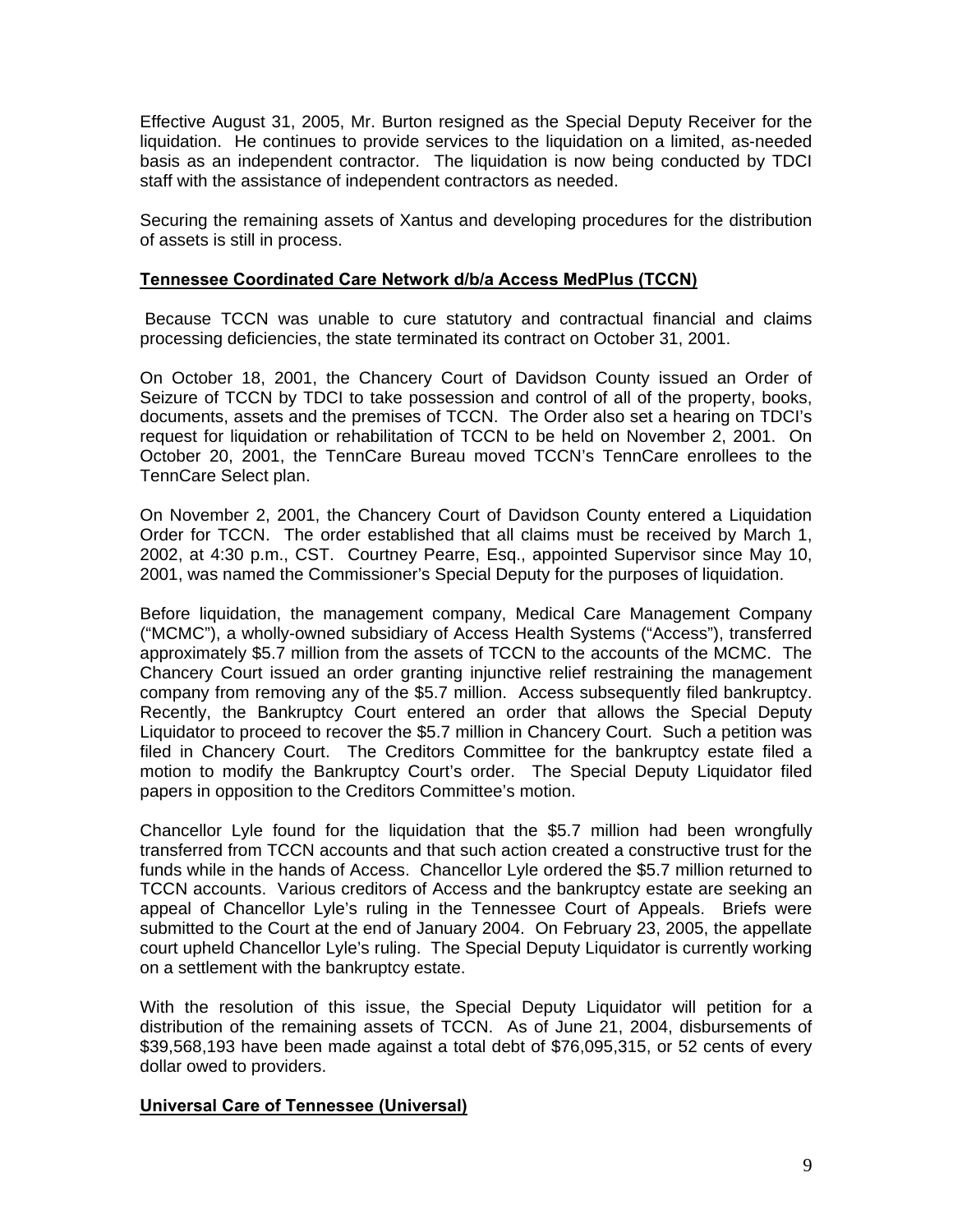On September 13, 2002, Universal was placed under the Administrative Supervision of the Commissioner of Commerce and Insurance as a result of the company's financial and claims processing operations problems. On December 31, 2002, Universal was again placed under an Agreed Order of Supervision through June 30, 2003.

At March 31, 2003, Universal reported net worth of \$6,451,709, a deficiency of \$1,216,126 below the statutory net worth requirement. Universal's reported net worth included a \$54,436,971 receivable from the TennCare Program, which the state disputes. As a result, this receivable was not included in the calculation of net worth. Universal's adjusted statutory net worth at March 31, 2003, was (\$47,985,262), a statutory net worth deficiency of \$55,653,097 below the net worth requirement.

On April 2, 2003, the TennCare Bureau notified Universal of its intent to terminate the contractor risk agreement effective June 1, 2003. Universal filed in the United States District Court for the Middle Tennessee District an application for a preliminary injunction to stop the cancellation of the contractor risk agreement. On May 30, 2003, Judge Nixon denied Universal's application for a preliminary injunction.

Also on May 30, 2003, Universal filed with the Tennessee Claims Commission a claim of \$75,000,000 against M. D. Goetz as Commissioner of the Tennessee Department of Finance and Administration and Manny Martins, then-Deputy Commissioner of the Tennessee Department of Finance and Administration, Bureau of TennCare.

TDCI filed a petition to liquidate Universal with the Davidson County Chancery Court on June 5, 2003. Chancellor McCoy granted the petition and the signed order was received July 2, 2003. Between June 1, 2003, and the liquidation order date of July 2, 2003, Universal continued to process and pay claims for dates of service April 12, 2002, through May 31, 2003.

Mr. Paul Eggers was appointed the Special Deputy Liquidator. Mr. Eggers is currently in the process of securing the remaining assets of Universal and developing procedures for the distribution of assets. The deadline for the submission of Proofs of Claim against UCOT was June 15, 2004.

CMS approved a contract between TennCare and Universal Care of Tennessee in Liquidation for TennCare to pay the HMO in liquidation for processing Universal claims with dates of service on and after April 12, 2002. Universal Care of Tennessee in Liquidation has contracted with the company's former vendor for use of the claims processing software. A separate vendor was contracted to process claims received for both dates of service before and after April 12, 2002; however, because all of the run-out claims have been processed, the contract with the outside vendor has been terminated. All remaining pre-April 12, 2002 claims and disputed paid run-out claims are being processed by the Liquidation staff. As of September 30, 2005, the Liquidation has processed and paid \$13,712,152.99 of claims with dates of service on and after April 12, 2002.

*Source of information for this section: Lisa Jordan, Assistant Commissioner, Tennessee Department of Commerce and Insurance.*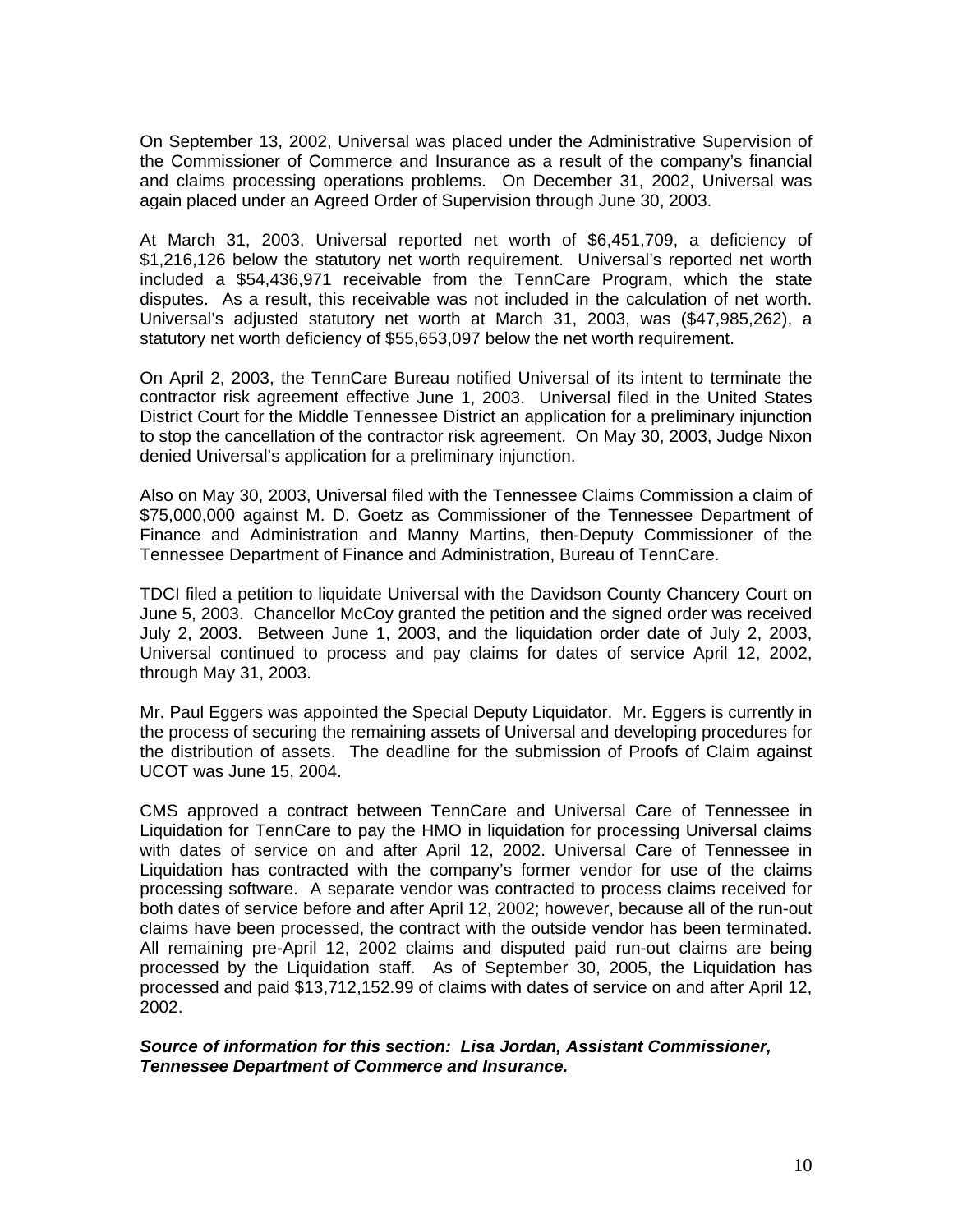## **Success of Fraud Detection and Prevention**

The Office of Inspector General (OIG) has been in place for 15 months (since July 1, 2004). During this time, staff members were interviewed, screened, hired, and trained. The OIG staff moved to a new location in order to provide adequate work space for all three divisions: Intake/Case Management/Program Integrity, Criminal Investigation, and the Legal Division.

The OIG staff receives case information from a variety of sources including local law enforcement, the Tennessee Bureau of Investigation (TBI), Health Related Boards (HRB), other state agencies, health care providers, Managed Care Contractors (MCC), and the general public via the OIG web site, faxes, letters, and phone calls to the OIG hotline. The statistics for the first quarter of the 2005 - 2006 fiscal year are as follows:

*NOTE: Included are the fiscal year totals (FYTD) and the grand totals -- since the OIG was created (7/04*1 *TD)* 

| <b>Pathliary Of Lindles Oases</b> |                          |  |                |
|-----------------------------------|--------------------------|--|----------------|
|                                   | Quarter   FYTD   7/04 TD |  |                |
| Cases received                    | 3.441                    |  | $3,441$ 18,271 |
| Cases closed*                     | 5.236                    |  | 5,236 27,160   |

#### **Summary of Enrollee Cases**

*\*Cases are closed when there is inadequate information provided to investigate the complaint, the information has been researched and determined to be unfounded, the case was referred to another agency, or prosecuted by the OIG..* 

| ----------<br>.<br>.     |         |  |                     |
|--------------------------|---------|--|---------------------|
|                          | Quarter |  | <b>FYTD 7/04 TD</b> |
| Cases opened             |         |  |                     |
| Cases closed             |         |  |                     |
| Cases referred to TBI*   |         |  |                     |
| Cases referred to HRBs** |         |  |                     |

#### **Summary Relating to Provider Cases**

 *\*The OIG refers provider cases to the TBI (as per federal law) and assists with these investigations as requested.* 

 *\*\*Health Related Boards* 

There is an aggressive push to pursue enrollees who have committed fraud against the TennCare program. The primary criminal case types are: drug cases (drug diverters, drug seekers, and forged prescriptions), reporting a false income, access to insurance, and living outside the State of Tennessee.

#### **Summary of Arrests**

|             | Quarter | <b>FYTD</b> | 7/04 TD  |
|-------------|---------|-------------|----------|
| Arrests     |         | 48          | ັ        |
| Convictions |         |             | ററ<br>دے |

**Note:** *There was not a fully staffed Criminal Investigation Division until January 2005. Once hired, screened, and trained, these agents began receiving case assignments in February.*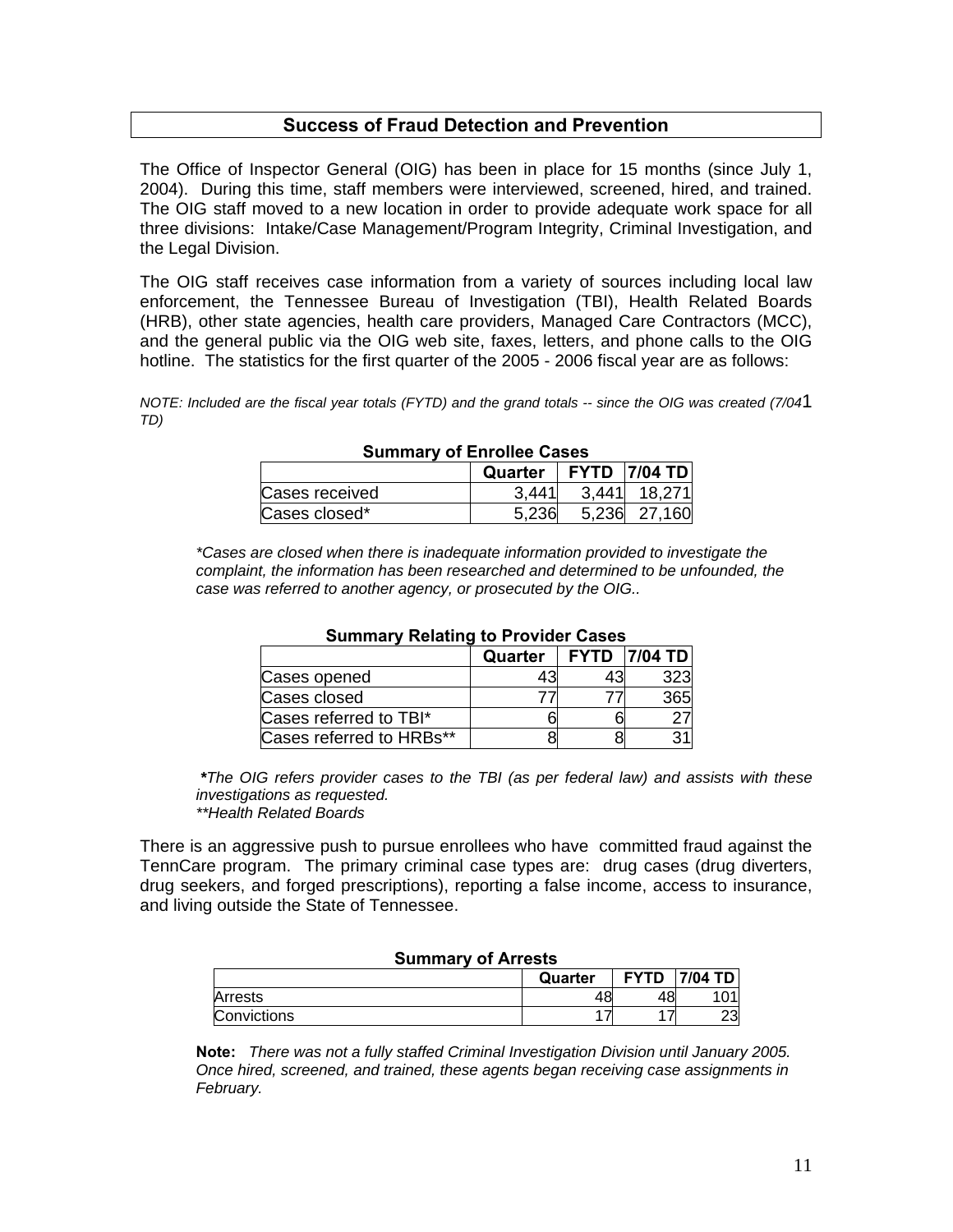| סווווטוונט בא טוטווטווט וועס א        |                |                |                 |
|---------------------------------------|----------------|----------------|-----------------|
|                                       | Quarter        | <b>FYTD</b>    | 7/04 TD         |
| Pharmacy Lock-in (1)                  | 128            | 128            | 412             |
| Recoupment (2)                        | \$100,366.61   | 100,366.61     | 409.007.70      |
| Recommended TennCare Terminations (3) | 1.805          | 1.805          | 8.537           |
| Potential Savings (4)                 | \$7,546,772.00 | \$7,546,772.00 | \$35,693,538.00 |

#### **TennCare Referrals & Recoupments**

**(1)** The total in the last column is from September 2004 through September 30, 2005. Pharmacy lock-in referrals are sent to the TennCare Bureau for consideration.

**(2)** The total in the last column reflects dollars collected by the OIG and sent to the TennCare Bureau from February 15, 2005, through September 30, 2005, when a Fiscal Manager and an attorney joined the OIG staff to facilitate and document this process.

**(3)** Enrollee recommendations sent to the TennCare Bureau for consideration based on reports run from *file net* (i.e. Prisoner Report, State Wage Report, the Deceased Report, and the Paris Report).

**(4)** There were 1,805 enrollee terminations recommended for this quarter. The TennCare Bureau uses \$4,181.04 as the average annual cost per enrollee (Medical & Pharmacy Services - FY 2005 expenditure projections).

|                       | Quarter | <b>FYTD</b> | 7/04  |
|-----------------------|---------|-------------|-------|
|                       |         |             | TD    |
| <b>OIG Hot Line</b>   | 1,720   | 1,720       | 5,252 |
| <b>OIG Mail Tips</b>  | 285     | 285         | 2,048 |
| <b>OIG Web Site</b>   | 430     | 430         | 1,393 |
| <b>OIG Email Tips</b> | 389     | 389         | 1,263 |

#### **Investigative Sources**

The OIG staff provided presentations for the following organizations/contacts during this quarter:

- a. Retired Bell South employees
- b. Zodiac Club (a Nashville organization)
- c. National Association of Drug Diversion Investigations (NADDI)
- d. Managed Care Contractors Roundtable twice
- e. Harpeth Hall Leaders
- f. National Surveillance & Utilization Review System (SURS) Conference
- g. Media interviews 13
- h. Meetings with local law enforcement 15

The OIG participated in the recent Centers for Medicaid/Medicare Services (CMS) site visit. The CMS Team Leader was especially interested in and complementary of the OIG's criminal investigations and prosecutions.

The OIG staff continues to work with the state's contractors, EDS and Medstat, to develop the fraud and abuse detection software system. The OIG is working daily with these vendors to initiate proactive reports for identifying TennCare fraud. Ad hoc reports would greatly improve the speed and efficiency of investigations. Targeted queries are generated on a routine basis. The goal behind these reports and queries is to assist with a successful OIG prosecution of individuals who have violated the law.

The newly created OIG Case Intake and Management Division was busy during this quarter with the following tasks: developing a standard operating procedure for the